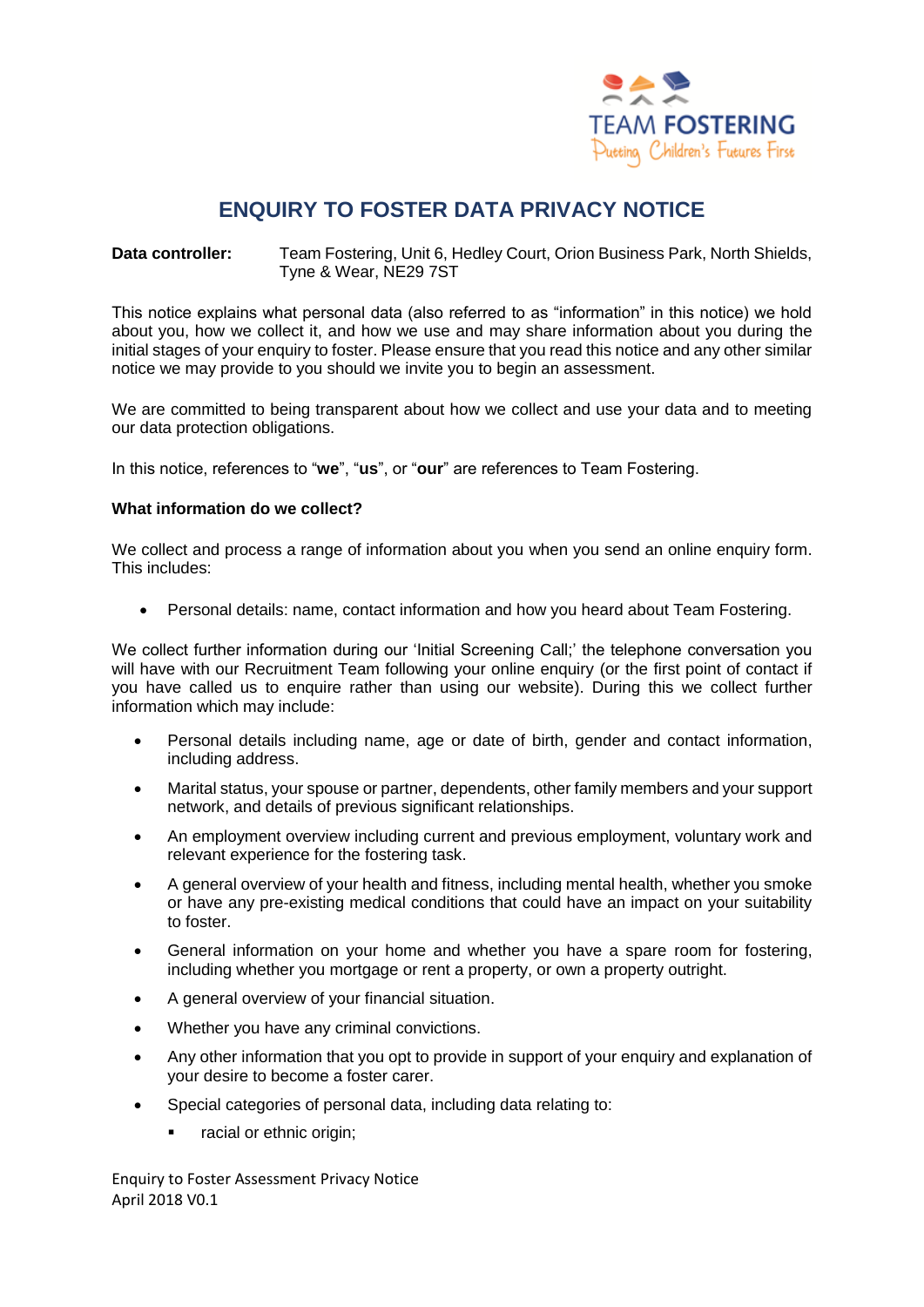

- religious or philosophical beliefs;
- genetics, biometrics or health;
- sex life or sexual orientation; and
- the commission or alleged commission of an offence by them.

If we believe that it's appropriate to further your enquiry and find out more about you, our standard procedure is to arrange a home visit, where a Recruitment Social Worker will visit you in your home at a time and date arranged with you. During this visit the Social Worker will have a more detailed conversation with you about fostering and about your background and lifestyle, before considering whether it is appropriate to invite you to begin our assessment. Information gathered at this visit will be taken to the Agency Recruitment Manager in order to make a formal decision on inviting you to apply.

During the home visit our Recruitment Social Worker may collect details including:

- Further information on your home and the spare room/s you have available for fostering, including the Recruitment Social Worker's own thoughts on the suitability of the room for a child or young person and whether your home would provide a suitable fostering home.
- Previous employment details, details on your background and lifestyle and whether you have lived abroad.
- Further information on any medical conditions or whether you smoke, if applicable.
- Further details of any financial concerns, CCJs or any criminal convictions.
- Any other information that you provide to them during the visit that supports your suitability to foster including any information you present about your personal and professional life to date. Our Recruitment Social Worker may also note any other information that you provide to them or that they notice during the visit that raises concern regarding your suitability to foster.
- Further information on special categories of personal data, including data relating to:
	- **•** racial or ethnic origin:
	- **Figure 1** religious or philosophical beliefs;
	- **quenetics, biometrics or health;**
	- sex life or sexual orientation; and
	- the commission or alleged commission of an offence by them.

# **Why do we process your personal data?**

We will typically collect the above information for the following purposes.

We will need to process your data in order to consider your suitability to foster, and to subsequently enter into and perform the assessment process with you. For example, we need to process your data to ensure that we comply with child safeguarding and fostering regulations, and to contribute to your Form F should we reach this stage.

In some cases, we need to process your data to comply with our legal obligations, including:

to record our professional reasons for inviting you to apply;

Enquiry to Foster Assessment Privacy Notice April 2018 V0.1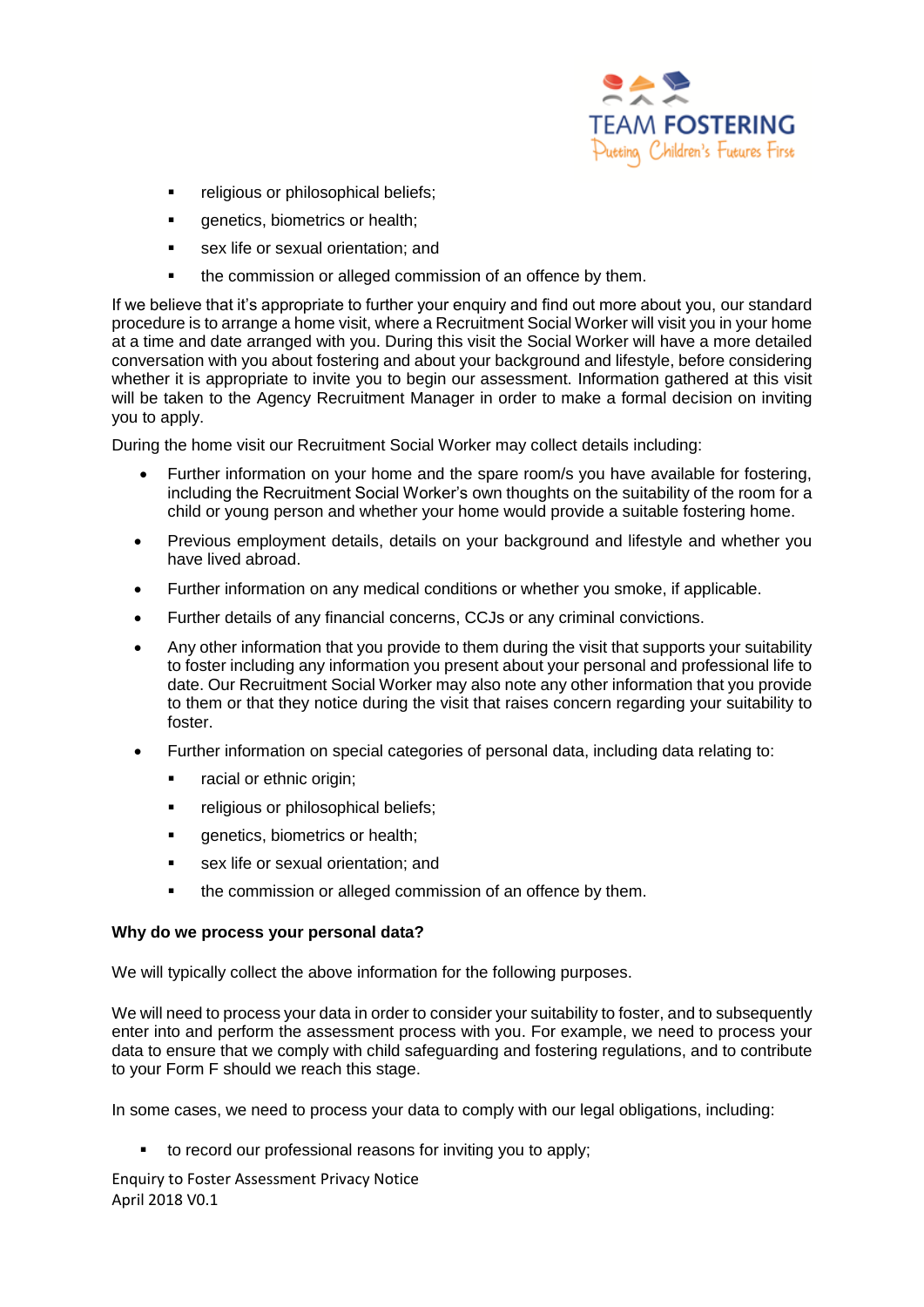

- to give your allocated Form F Assessor an initial understanding of your suitability to foster in order for them to begin your Form F;
- our obligations under statutory codes of practice;

In other cases, the collection and use of your information is for the purposes of our legitimate interests but only if these are not overridden by your interests, rights or freedoms. Processing your data allows us to:

- maintain good agency practice and comply with legal, regulatory and corporate governance obligations;
- comply with obligations under foster carer legislation;
- protect our networks and personal data against unauthorised access or data leakage;
- ensure effective recruitment and business administration;
- respond to and defend against legal claims.

## **How we use your sensitive personal data**

"Special categories" of particularly sensitive personal information require higher levels of protection. We need to have further justification for collecting, storing and using this type of personal information. We have in place appropriate safeguards which we are required by law to maintain when processing such data. We may process special categories of personal information in the following circumstances:

- 1. In limited circumstances, with your explicit written consent.
- 2. Where we need to carry out our legal obligations or exercise rights in connection with the fostering and foster carer assessment task.

Less commonly, we may process this type of information where it is needed in relation to legal claims or where it is needed to protect your interests (or someone else's interests) and you are not capable of giving your consent, or where you have already made the information public.

# **Our obligations as a Fostering Agency**

We will use your particularly sensitive personal information in the following ways:

- 1. We will use information to comply with laws and fostering regulations.
- 2. We will use information about your physical or mental health, or disability status in order to assess your fitness to foster.
- 3. We will use information about your race or national or ethnic origin, religious, philosophical or moral beliefs, or your sexual life or sexual orientation, to ensure appropriate matching, monitoring and reporting.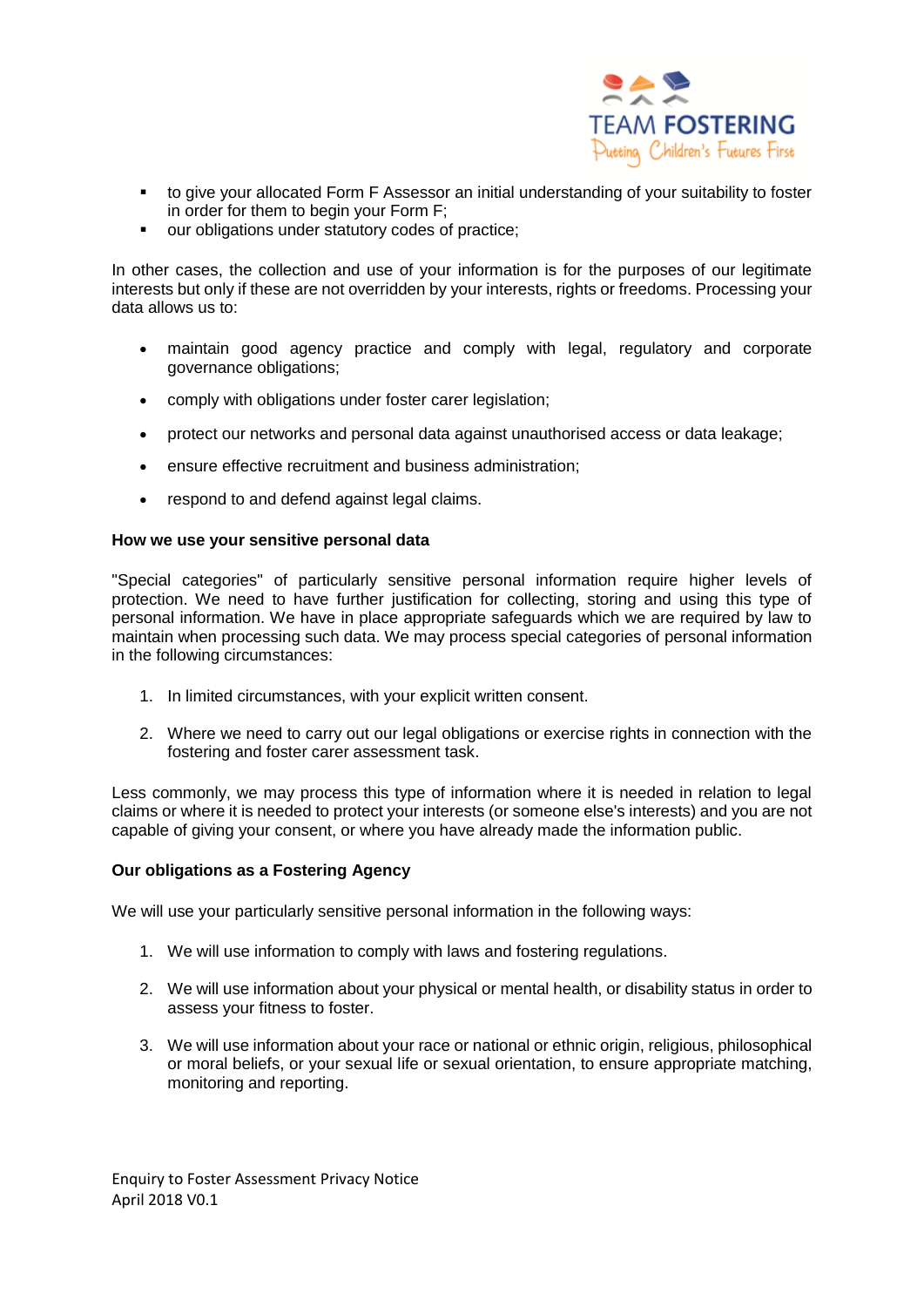

#### **Do we need your consent?**

We do not need your consent if we use special categories of your personal information in accordance with our written policy to carry out our legal obligations. In limited circumstances, we may approach you for your written consent to allow us to process certain particularly sensitive data. If we do so, we will provide you with full details of the information that we would like and the reason we need it, so that you can carefully consider whether you wish to consent. You should be aware that it is not a condition of your contract with us that you agree to any request for consent from us.

## **Who has access to data?**

Your information will be accessible internally with Team Fostering staff. Unless you are invited to submit an Application Form, we will not share your data with any third party unless legally required to do so or with your written consent.

We will not transfer your data to countries outside the European Economic Area.

## **Where your information may be held**

Information may be held at our offices and those of our affiliates.

## **How do we protect your data?**

We take the security of your data seriously. We have internal policies and controls in place to try to ensure that your data is not lost, accidentally destroyed, misused or disclosed. We limit access to your personal data to those who have a genuine business need to know or use it. Those processing your information will do so only in an authorised manner and are subject to a duty of confidentiality.

Physical personal data is stored securely in locked filing cabinets or drawers. Electronic data stored on our IT systems is password protected, encrypted and information is held on drives with restricted access.

Where we engage third parties to process personal data on our behalf, the third parties do so on the basis of written instructions, are under a duty of confidentiality and are obliged to implement appropriate technical and organisational measures to ensure the security of your data.

We have procedures in place to deal with any suspected data security breach. We will notify you and any applicable regulator of a suspected breach where we are legally required to do so.

#### **For how long do we keep your data?**

We shall not retain your data for any longer than is necessary for the purpose we obtained it. Fostering regulations state that we should keep your data for 3 years.

# **Your rights**

As a data subject, you have a number of rights. You can:

Enquiry to Foster Assessment Privacy Notice April 2018 V0.1